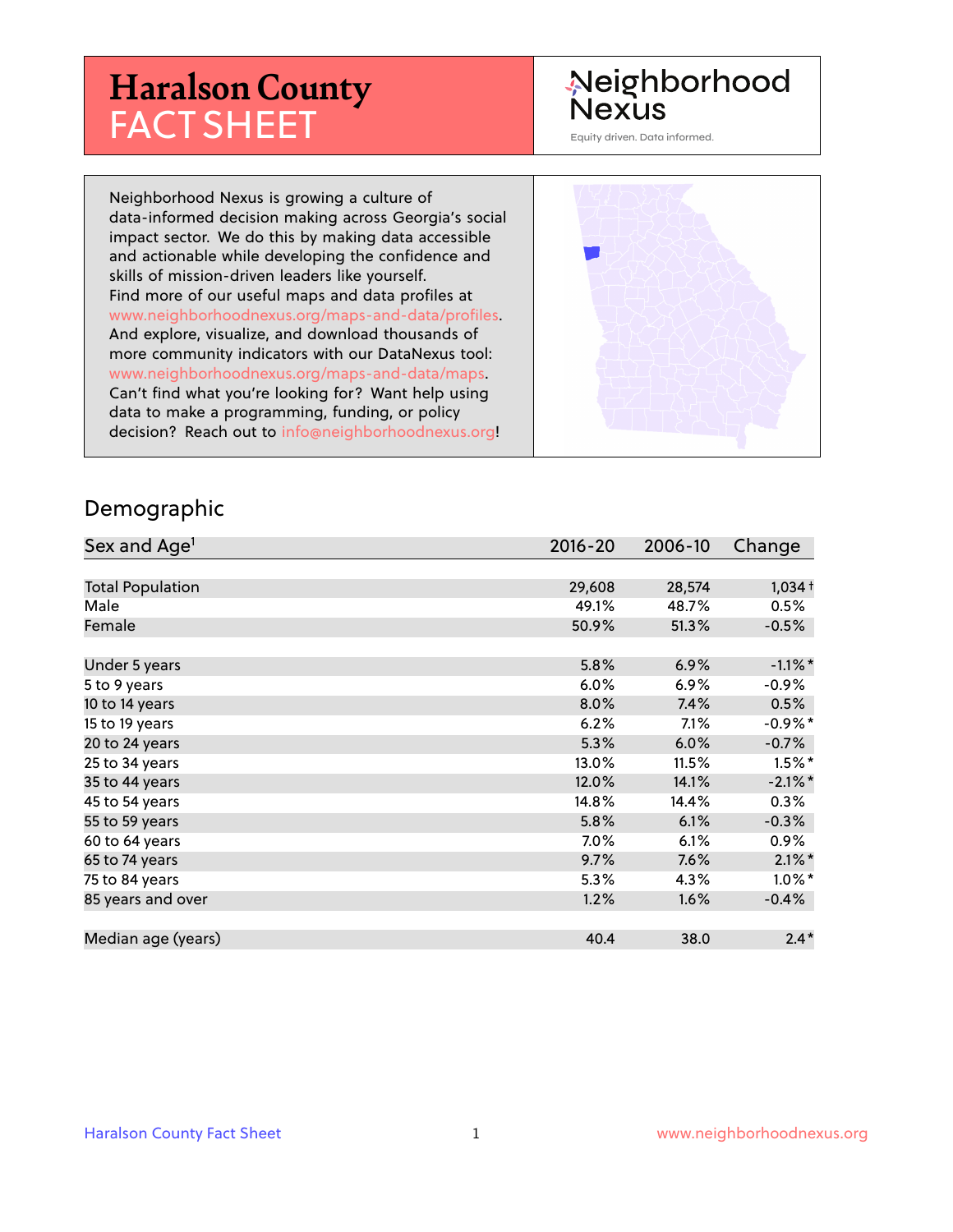## Demographic, continued...

| Race <sup>2</sup>                                            | $2016 - 20$ | 2006-10 | Change    |
|--------------------------------------------------------------|-------------|---------|-----------|
| <b>Total population</b>                                      | 29,608      | 28,574  | $1,034+$  |
| One race                                                     | 97.8%       | 97.8%   | 0.0%      |
| White                                                        | 91.9%       | 92.4%   | $-0.5%$   |
| <b>Black or African American</b>                             | 4.3%        | 4.3%    | 0.1%      |
| American Indian and Alaska Native                            | 0.1%        | 0.1%    | 0.1%      |
| Asian                                                        | 0.8%        | 0.5%    | 0.3%      |
| Native Hawaiian and Other Pacific Islander                   | 0.0%        | 0.0%    | 0.0%      |
| Some other race                                              | 0.6%        | 0.5%    | 0.0%      |
| Two or more races                                            | 2.2%        | 2.2%    | $-0.0%$   |
| Race alone or in combination with other race(s) <sup>3</sup> | $2016 - 20$ | 2006-10 | Change    |
| Total population                                             | 29,608      | 28,574  | $1,034+$  |
| White                                                        | 93.9%       | 94.5%   | $-0.6%$   |
| <b>Black or African American</b>                             | 5.5%        | 5.3%    | $0.2\%$ * |
| American Indian and Alaska Native                            | 0.8%        | 0.9%    | $-0.1%$   |
| Asian                                                        | 1.2%        | 0.7%    | $0.5%$ *  |
| Native Hawaiian and Other Pacific Islander                   | 0.0%        | 0.0%    | $-0.0%$   |
| Some other race                                              | 0.7%        | 0.8%    | $-0.1%$   |
| Hispanic or Latino and Race <sup>4</sup>                     | $2016 - 20$ | 2006-10 | Change    |
| <b>Total population</b>                                      | 29,608      | 28,574  | $1,034+$  |
| Hispanic or Latino (of any race)                             | 1.9%        | 1.3%    | $0.6%$ +  |
| Not Hispanic or Latino                                       | 98.1%       | 98.7%   | $-0.6%$ † |
| White alone                                                  | 90.5%       | 91.6%   | $-1.2%$ * |
| Black or African American alone                              | 4.3%        | 4.3%    | 0.1%      |
| American Indian and Alaska Native alone                      | 0.1%        | 0.1%    | 0.1%      |
| Asian alone                                                  | 0.8%        | 0.4%    | $0.4\%$ * |
| Native Hawaiian and Other Pacific Islander alone             | 0.0%        | 0.0%    | 0.0%      |
| Some other race alone                                        | 0.3%        | 0.4%    | $-0.1%$   |
| Two or more races                                            | 2.0%        | 1.9%    | 0.1%      |
| U.S. Citizenship Status <sup>5</sup>                         | $2016 - 20$ | 2006-10 | Change    |
| Foreign-born population                                      | 308         | 290     | 18        |
| Naturalized U.S. citizen                                     | 49.7%       | 30.3%   | 19.3%     |
| Not a U.S. citizen                                           | 50.3%       | 69.7%   | $-19.3%$  |
|                                                              |             |         |           |
| Citizen, Voting Age Population <sup>6</sup>                  | $2016 - 20$ | 2006-10 | Change    |
| Citizen, 18 and over population                              | 22,419      | 21,061  | $1,358*$  |
| Male                                                         | 48.4%       | 48.3%   | 0.2%      |
| Female                                                       | 51.6%       | 51.7%   | $-0.2%$   |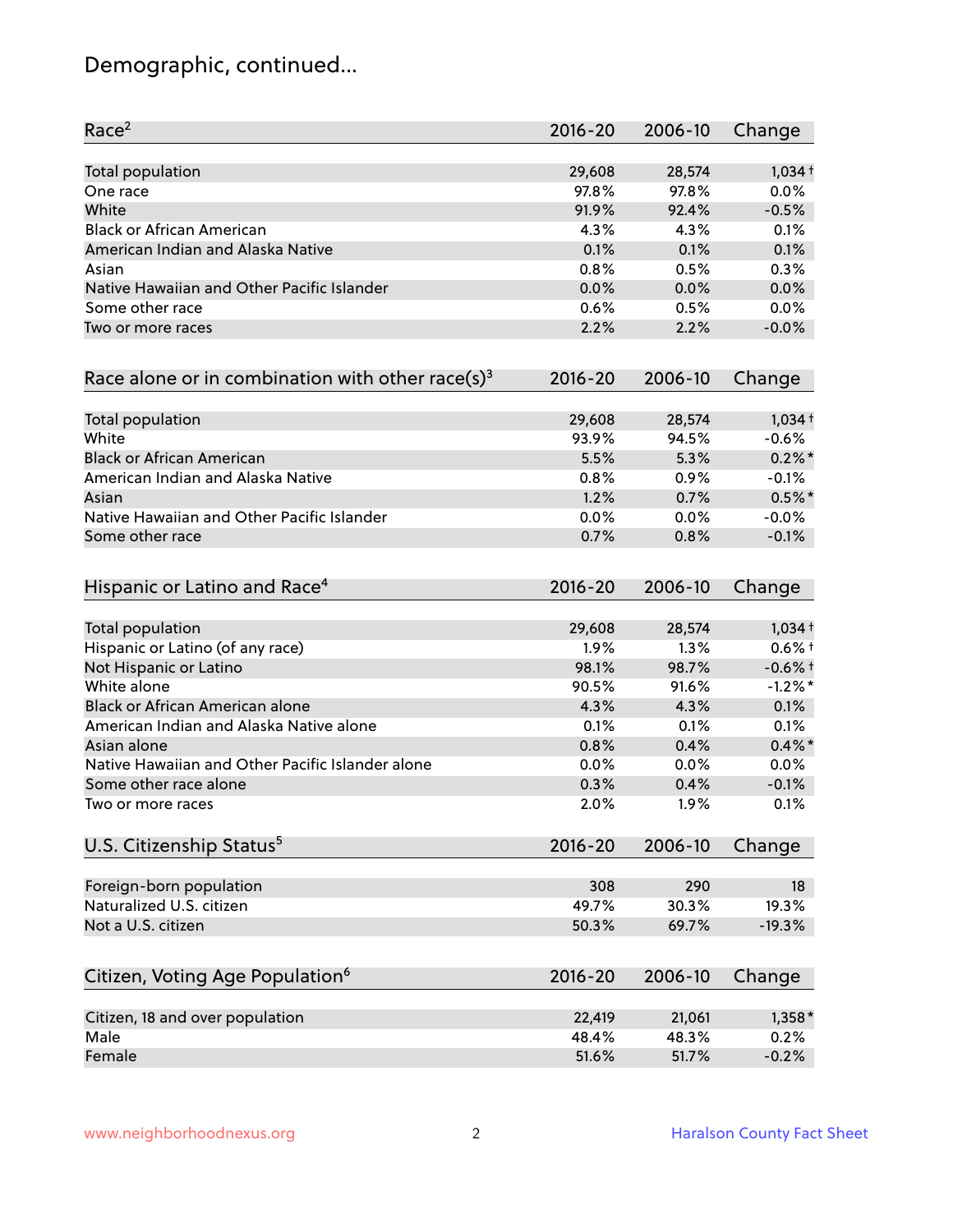#### Economic

| Income <sup>7</sup>                                 | $2016 - 20$ | 2006-10 | Change     |
|-----------------------------------------------------|-------------|---------|------------|
|                                                     |             |         |            |
| All households                                      | 11,454      | 10,579  | 875*       |
| Less than \$10,000                                  | 7.5%        | 10.5%   | $-3.0\%$ * |
| \$10,000 to \$14,999                                | 5.8%        | 8.0%    | $-2.3%$    |
| \$15,000 to \$24,999                                | 9.8%        | 14.5%   | $-4.6\%$ * |
| \$25,000 to \$34,999                                | 10.1%       | 11.9%   | $-1.8%$    |
| \$35,000 to \$49,999                                | 14.5%       | 16.9%   | $-2.4%$    |
| \$50,000 to \$74,999                                | 17.9%       | 14.7%   | 3.2%       |
| \$75,000 to \$99,999                                | 10.3%       | 11.4%   | $-1.1%$    |
| \$100,000 to \$149,999                              | 13.5%       | 9.0%    | 4.5%*      |
| \$150,000 to \$199,999                              | 7.6%        | 2.0%    | 5.5%*      |
| \$200,000 or more                                   | 3.0%        | 1.0%    | $2.0\%$ *  |
| Median household income (dollars)                   | 52,021      | 38,996  | 13,025*    |
| Mean household income (dollars)                     | 70,797      | 50,615  | 20,182*    |
| With earnings                                       | 73.4%       | 73.3%   | 0.1%       |
| Mean earnings (dollars)                             | 74,141      | 54,875  | 19,266*    |
| <b>With Social Security</b>                         | 37.6%       | 35.7%   | 1.9%       |
| Mean Social Security income (dollars)               | 19,307      | 13,659  | $5,648*$   |
| With retirement income                              | 20.9%       | 17.3%   | $3.5%$ *   |
| Mean retirement income (dollars)                    | 20,981      | 11,757  | $9,224*$   |
| With Supplemental Security Income                   | 7.4%        | 5.9%    | 1.5%       |
| Mean Supplemental Security Income (dollars)         | 10,288      | 7,850   | 2,438*     |
| With cash public assistance income                  | 2.8%        | 2.3%    | 0.5%       |
| Mean cash public assistance income (dollars)        | 2,512       | 3,103   | $-592$     |
| With Food Stamp/SNAP benefits in the past 12 months | 14.4%       | 12.2%   | 2.2%       |
|                                                     |             |         |            |
| Families                                            | 8,312       | 7,691   | 621        |
| Less than \$10,000                                  | 4.0%        | 6.8%    | $-2.7%$    |
| \$10,000 to \$14,999                                | 2.5%        | 6.2%    | $-3.7%$ *  |
| \$15,000 to \$24,999                                | 5.8%        | 10.8%   | $-5.0\%$ * |
| \$25,000 to \$34,999                                | 10.7%       | 12.7%   | $-2.0%$    |
| \$35,000 to \$49,999                                | 14.3%       | 19.1%   | $-4.8%$    |
| \$50,000 to \$74,999                                | 20.5%       | 16.2%   | 4.4%       |
| \$75,000 to \$99,999                                | 12.7%       | 14.1%   | $-1.4%$    |
| \$100,000 to \$149,999                              | 15.6%       | 10.0%   | $5.6\%$ *  |
| \$150,000 to \$199,999                              | 10.0%       | 2.8%    | $7.2\%$ *  |
| \$200,000 or more                                   | 3.7%        | 1.3%    | $2.4\%$ *  |
| Median family income (dollars)                      | 64,440      | 45,339  | 19,101*    |
| Mean family income (dollars)                        | 82,760      | 57,623  | 25,138*    |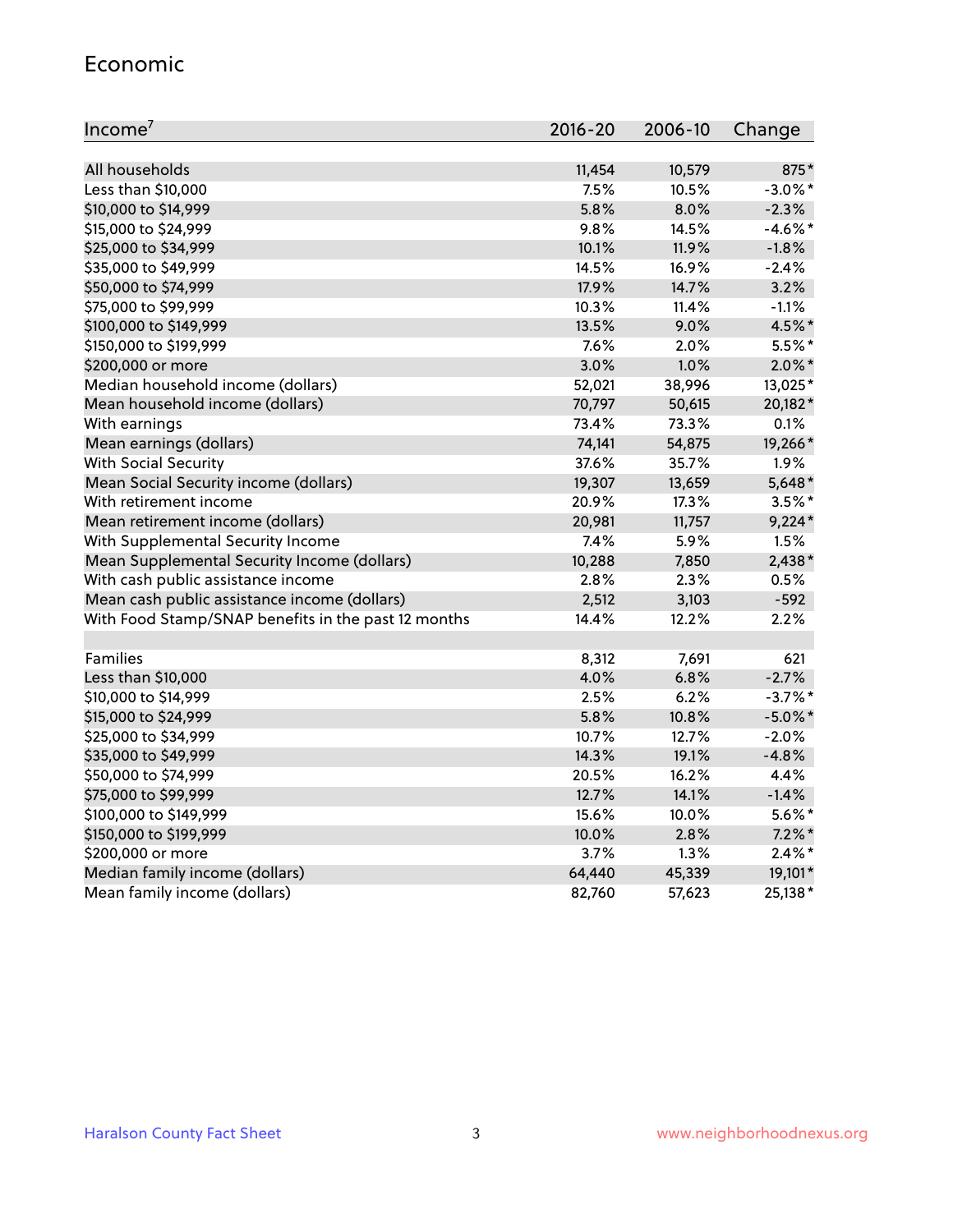## Economic, continued...

| Income, continued <sup>8</sup>                                        | $2016 - 20$ | 2006-10 | Change      |
|-----------------------------------------------------------------------|-------------|---------|-------------|
|                                                                       |             |         |             |
| Nonfamily households                                                  | 3,142       | 2,888   | 254         |
| Median nonfamily income (dollars)                                     | 22,481      | 20,163  | 2,318       |
| Mean nonfamily income (dollars)                                       | 34,751      | 29,287  | 5,464*      |
| Median earnings for workers (dollars)                                 | 34,077      | 26,000  | 8,077*      |
| Median earnings for male full-time, year-round workers                | 48,589      | 39,452  | $9,137*$    |
| (dollars)                                                             |             |         |             |
| Median earnings for female full-time, year-round workers<br>(dollars) | 38,397      | 32,170  | $6,227*$    |
| Per capita income (dollars)                                           | 27,507      | 19,033  | 8,474*      |
|                                                                       |             |         |             |
| Families and People Below Poverty Level <sup>9</sup>                  | $2016 - 20$ | 2006-10 | Change      |
|                                                                       |             |         |             |
| <b>All families</b>                                                   | 9.9%        | 15.6%   | $-5.7\%$ *  |
| With related children under 18 years                                  | 16.6%       | 23.2%   | $-6.6%$     |
| With related children under 5 years only                              | 23.4%       | 21.2%   | 2.2%        |
| Married couple families                                               | 6.1%        | 9.2%    | $-3.2%$     |
| With related children under 18 years                                  | 10.0%       | 12.4%   | $-2.4%$     |
| With related children under 5 years only                              | 9.4%        | 18.7%   | $-9.3%$     |
| Families with female householder, no husband present                  | 26.2%       | 37.6%   | $-11.4%$    |
| With related children under 18 years                                  | 40.1%       | 51.3%   | $-11.2%$    |
| With related children under 5 years only                              | 79.0%       | 95.8%   | $-16.8%$    |
| All people                                                            | 12.6%       | 20.4%   | $-7.8\%$ *  |
| Under 18 years                                                        | 17.4%       | 28.8%   | $-11.5%$ *  |
| Related children under 18 years                                       | 17.1%       | 28.7%   | $-11.7\%$ * |
| Related children under 5 years                                        | 32.0%       | 28.5%   | 3.5%        |
| Related children 5 to 17 years                                        | 12.1%       | 28.8%   | $-16.7\%$ * |
| 18 years and over                                                     | 11.2%       | 17.4%   | $-6.2\%$ *  |
| 18 to 64 years                                                        | 11.2%       | 17.6%   | $-6.4\%$ *  |
| 65 years and over                                                     | 10.9%       | 16.4%   | $-5.5%$     |
| People in families                                                    | 10.1%       | 18.1%   | $-7.9%$ *   |
| Unrelated individuals 15 years and over                               | 27.7%       | 35.0%   | $-7.3%$     |
|                                                                       |             |         |             |
| Non-Hispanic white people                                             | 12.3%       | 17.4%   | $-5.2%$ *   |
|                                                                       |             |         | $-43.4\%$ * |
| Black or African-American people                                      | 13.0%       | 56.4%   |             |
| Asian people                                                          | 13.7%       | 48.4%   | $-34.7%$    |
| Hispanic or Latino people                                             | 15.5%       | 31.4%   | $-15.9%$    |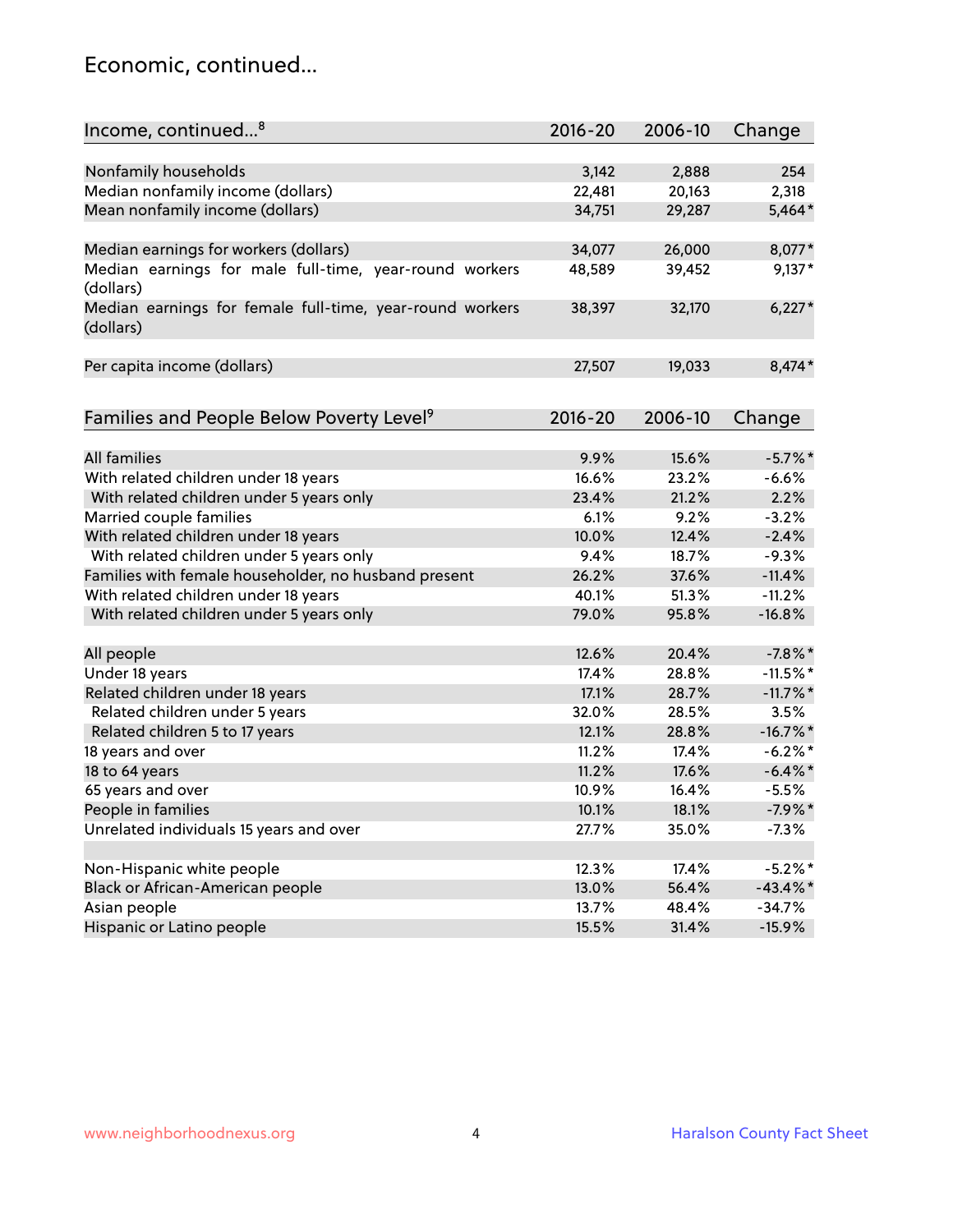## Employment

| Employment Status <sup>10</sup>                                                               | 2010        | 2020    | Change     |
|-----------------------------------------------------------------------------------------------|-------------|---------|------------|
| In Labor Force                                                                                | 12,245      | 12,385  | 12,385     |
| <b>Unemployment Rate</b>                                                                      | 5.9%        | 12.3%   | $-6.4%$    |
| Industry <sup>11</sup>                                                                        | $2016 - 20$ | 2006-10 | Change     |
|                                                                                               |             |         |            |
| Civilian employed population 16 years and over                                                | 13,622      | 10,999  | $2,623*$   |
| Agriculture, forestry, fishing and hunting, and mining                                        | 1.5%        | 0.6%    | $0.9\%*$   |
| Construction                                                                                  | 8.5%        | 12.9%   | $-4.4\%$ * |
| Manufacturing                                                                                 | 19.2%       | 18.7%   | 0.5%       |
| Wholesale trade                                                                               | 4.4%        | 4.4%    | 0.1%       |
| Retail trade                                                                                  | 9.8%        | 10.6%   | $-0.9%$    |
| Transportation and warehousing, and utilities                                                 | 6.8%        | 5.6%    | 1.3%       |
| Information                                                                                   | 1.5%        | 1.9%    | $-0.4%$    |
| Finance and insurance, and real estate and rental and leasing                                 | 3.9%        | 4.4%    | $-0.5%$    |
| Professional, scientific, and management, and administrative<br>and waste management services | 7.9%        | 6.2%    | 1.7%       |
| Educational services, and health care and social assistance                                   | 21.9%       | 17.3%   | 4.6%*      |
| Arts, entertainment, and recreation, and accommodation and<br>food services                   | 6.8%        | 7.2%    | $-0.4%$    |
| Other services, except public administration                                                  | 3.9%        | 5.6%    | $-1.7%$    |
| Public administration                                                                         | 4.0%        | 4.7%    | $-0.7%$    |
| Occupation <sup>12</sup>                                                                      | $2016 - 20$ | 2006-10 | Change     |
|                                                                                               |             |         |            |
| Civilian employed population 16 years and over                                                | 13,622      | 10,999  | $2,623*$   |
| Management, business, science, and arts occupations                                           | 31.0%       | 25.7%   | $5.3\%$ *  |
| Service occupations                                                                           | 12.9%       | 15.5%   | $-2.6%$    |
| Sales and office occupations                                                                  | 21.2%       | 24.0%   | $-2.8%$    |
| Natural<br>resources,<br>construction,<br>and<br>maintenance<br>occupations                   | 12.9%       | 15.0%   | $-2.1%$    |
| Production, transportation, and material moving occupations                                   | 22.0%       | 19.8%   | 2.2%       |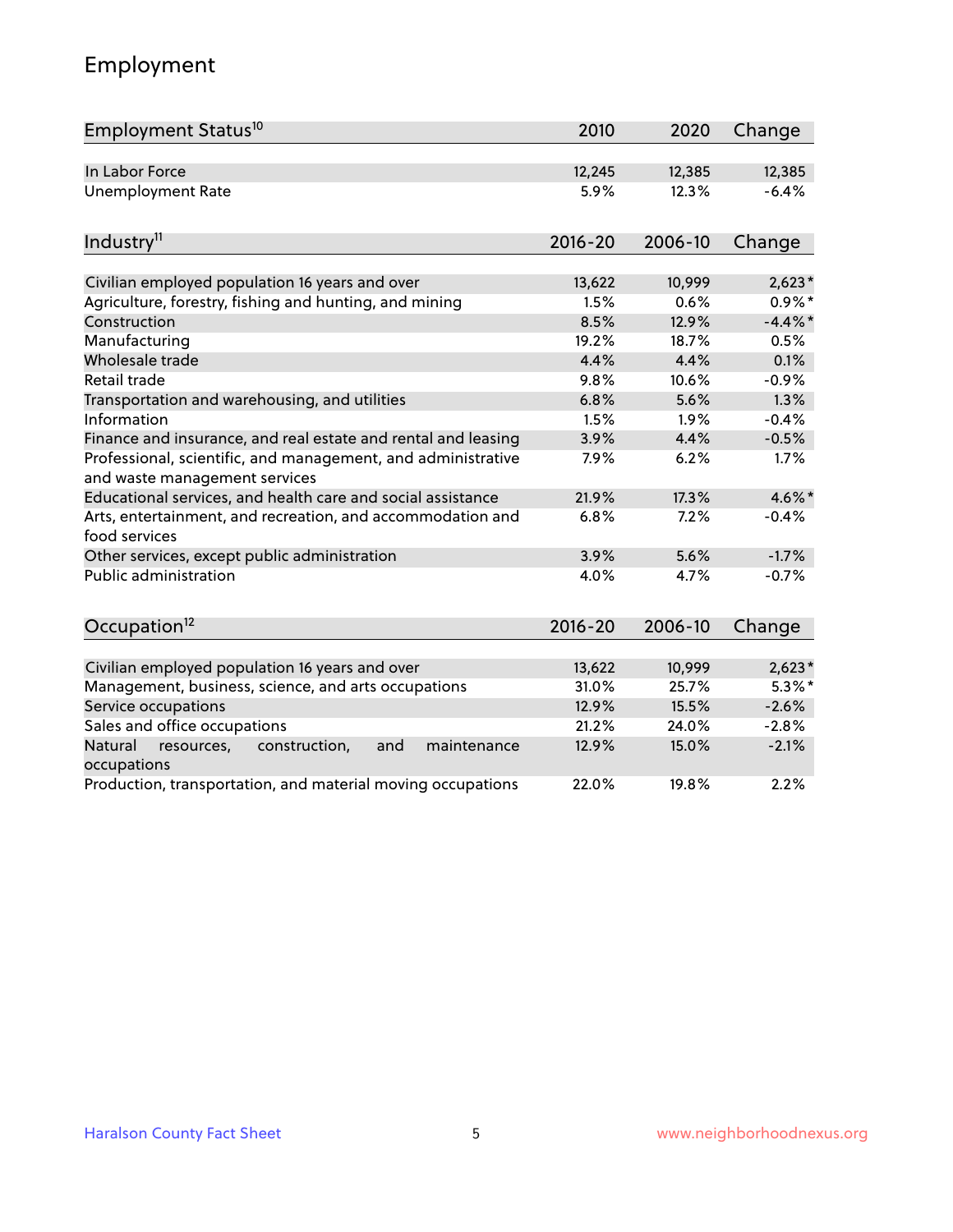## Employment, continued...

| Class of Worker <sup>13</sup>                          | $2016 - 20$ | 2006-10 | Change     |
|--------------------------------------------------------|-------------|---------|------------|
| Civilian employed population 16 years and over         | 13,622      | 10,999  | $2,623*$   |
| Private wage and salary workers                        | 79.0%       | 75.8%   | 3.2%       |
| Government workers                                     | 14.7%       | 14.4%   | 0.3%       |
| Self-employed in own not incorporated business workers | 6.0%        | 9.6%    | $-3.7\%$ * |
| Unpaid family workers                                  | 0.3%        | 0.1%    | 0.2%       |
|                                                        |             |         |            |
| Job Flows <sup>14</sup>                                | 2019        | 2010    | Change     |
| Total Jobs in county                                   | 7,320       | 7,015   | 305        |
| Held by residents of county                            | 38.2%       | 41.9%   | $-3.7%$    |
| Held by non-residents of county                        | 61.8%       | 58.1%   | 3.7%       |
|                                                        |             |         |            |
| Jobs by Industry Sector <sup>15</sup>                  | 2019        | 2010    | Change     |
| Total Jobs in county                                   | 7,320       | 7,015   | 305        |
| Goods Producing sectors                                | 33.2%       | 29.2%   | 4.0%       |
| Trade, Transportation, and Utilities sectors           | 18.4%       | 19.6%   | $-1.2%$    |
| All Other Services sectors                             | 48.4%       | 51.2%   | $-2.8%$    |
|                                                        |             |         |            |
| Total Jobs in county held by county residents          | 2,796       | 2,937   | $-141$     |
| <b>Goods Producing sectors</b>                         | 31.4%       | 25.7%   | 5.7%       |
| Trade, Transportation, and Utilities sectors           | 15.7%       | 15.4%   | 0.2%       |
| All Other Services sectors                             | 52.9%       | 58.8%   | $-5.9%$    |
| Jobs by Earnings <sup>16</sup>                         | 2019        | 2010    | Change     |
|                                                        |             |         |            |
| Total Jobs in county                                   | 7,320       | 7,015   | 305        |
| Jobs with earnings \$1250/month or less                | 22.7%       | 26.0%   | $-3.3%$    |
| Jobs with earnings \$1251/month to \$3333/month        | 34.8%       | 45.4%   | $-10.6%$   |
| Jobs with earnings greater than \$3333/month           | 42.5%       | 28.7%   | 13.9%      |
| Total Jobs in county held by county residents          | 2,796       | 2,937   | $-141$     |
| Jobs with earnings \$1250/month or less                | 23.1%       | 30.0%   | $-7.0%$    |
| Jobs with earnings \$1251/month to \$3333/month        | 38.3%       | 44.1%   | $-5.8%$    |
| Jobs with earnings greater than \$3333/month           | 38.6%       | 25.9%   | 12.7%      |
|                                                        |             |         |            |
| Jobs by Age of Worker <sup>17</sup>                    | 2019        | 2010    | Change     |
|                                                        |             |         |            |
| Total Jobs in county                                   | 7,320       | 7,015   | 305        |
| Jobs with workers age 29 or younger                    | 23.1%       | 21.0%   | 2.1%       |
| Jobs with workers age 30 to 54                         | 54.2%       | 60.1%   | $-6.0%$    |
| Jobs with workers age 55 or older                      | 22.8%       | 18.9%   | 3.9%       |
| Total Jobs in county held by county residents          | 2,796       | 2,937   | $-141$     |
| Jobs with workers age 29 or younger                    | 21.0%       | 19.5%   | 1.5%       |
| Jobs with workers age 30 to 54                         | 54.6%       | 59.1%   | $-4.5%$    |
| Jobs with workers age 55 or older                      | 24.4%       | 21.5%   | 3.0%       |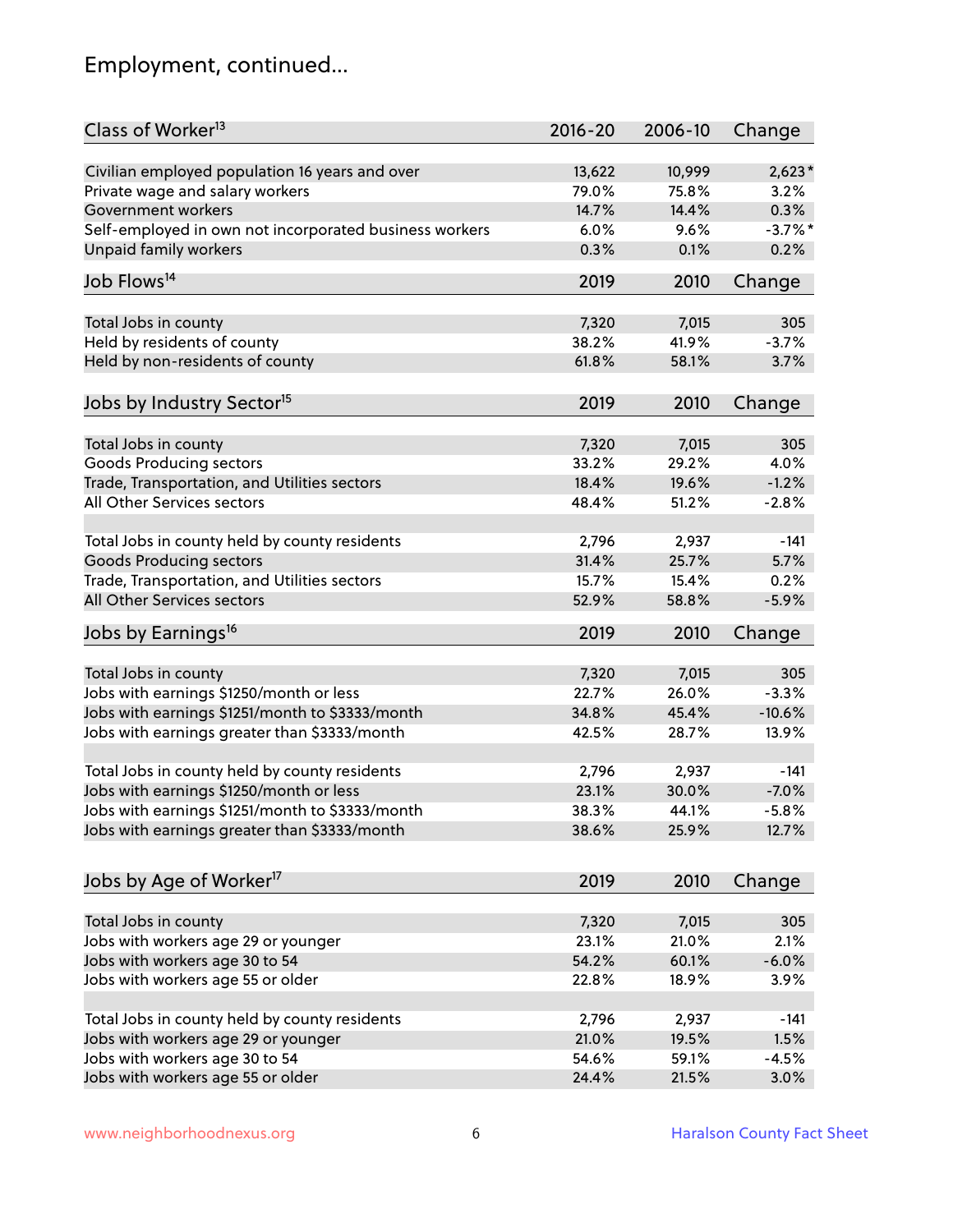#### Education

| Early Learning <sup>18</sup>                        |             |         | 2022       |
|-----------------------------------------------------|-------------|---------|------------|
| Licensed Capacity of Early Learning Centers         |             |         | 508        |
| Licenced capacity per 1,000 children ages 0-4       |             |         | 262.8      |
| School Enrollment <sup>19</sup>                     | 2022        | 2010    | Change     |
|                                                     |             |         |            |
| <b>Enrolled in Public School</b>                    | 5,700       | 5,871   | $-171$     |
| White                                               | 89.2%       | 90.6%   | $-1.5%$    |
| <b>Black or African-American</b>                    | 3.2%        | 4.2%    | $-1.0%$    |
| Asian                                               | 0.9%        | 0.0%    | 0.9%       |
| <b>Native American</b>                              | 0.2%        | 0.0%    | 0.2%       |
| Pacific Islander                                    | 0.2%        | 0.0%    | 0.0%       |
| <b>Biracial or Multi-Racial</b>                     | 3.5%        | 3.1%    | 0.4%       |
| Hispanic or Latino                                  | 2.8%        | 0.9%    | 1.9%       |
| Georgia Milestones: 3rd Grade Reading <sup>20</sup> |             |         | 2019       |
|                                                     |             |         |            |
| Number of Students Tested                           |             |         | 422        |
| Proficient or Distinguished                         |             |         | 46.2%      |
| Georgia Milestones: 8th Grade Math <sup>21</sup>    |             |         | 2019       |
| Number of Students Tested                           |             |         | 414        |
| Proficient or Distinguished                         |             |         | 67.9%      |
| Graduation Rates <sup>22</sup>                      | 2021        | 2012    | Change     |
|                                                     |             |         |            |
| Cohort                                              | 370         | 393     | $-23$      |
| <b>High School Graduation Rate</b>                  | 97.0%       | 71.5%   | 25.5%      |
| Educational Attainment <sup>23</sup>                | $2016 - 20$ | 2006-10 | Change     |
|                                                     |             |         |            |
| Population 25 years and over                        | 20,356      | 18,789  | $1,567*$   |
| Less than 9th grade                                 | 5.0%        | 9.6%    | $-4.6\%$ * |
| 9th to 12th grade, no diploma                       | 12.7%       | 20.8%   | $-8.1\%$ * |
| High school graduate (includes equivalency)         | 36.5%       | 37.3%   | $-0.8%$    |
| Some college, no degree                             | 22.7%       | 17.4%   | $5.3\%$ *  |
| Associate's degree                                  | 5.9%        | 3.9%    | $1.9\%$ *  |
| Bachelor's degree                                   | 10.7%       | 7.8%    | $3.0\%$ *  |
| Graduate or professional degree                     | 6.5%        | 3.2%    | $3.3\%$ *  |
| Percent high school graduate or higher              | 82.3%       | 69.6%   | 12.7%*     |
| Percent bachelor's degree or higher                 | 17.3%       | 11.0%   | $6.3\%*$   |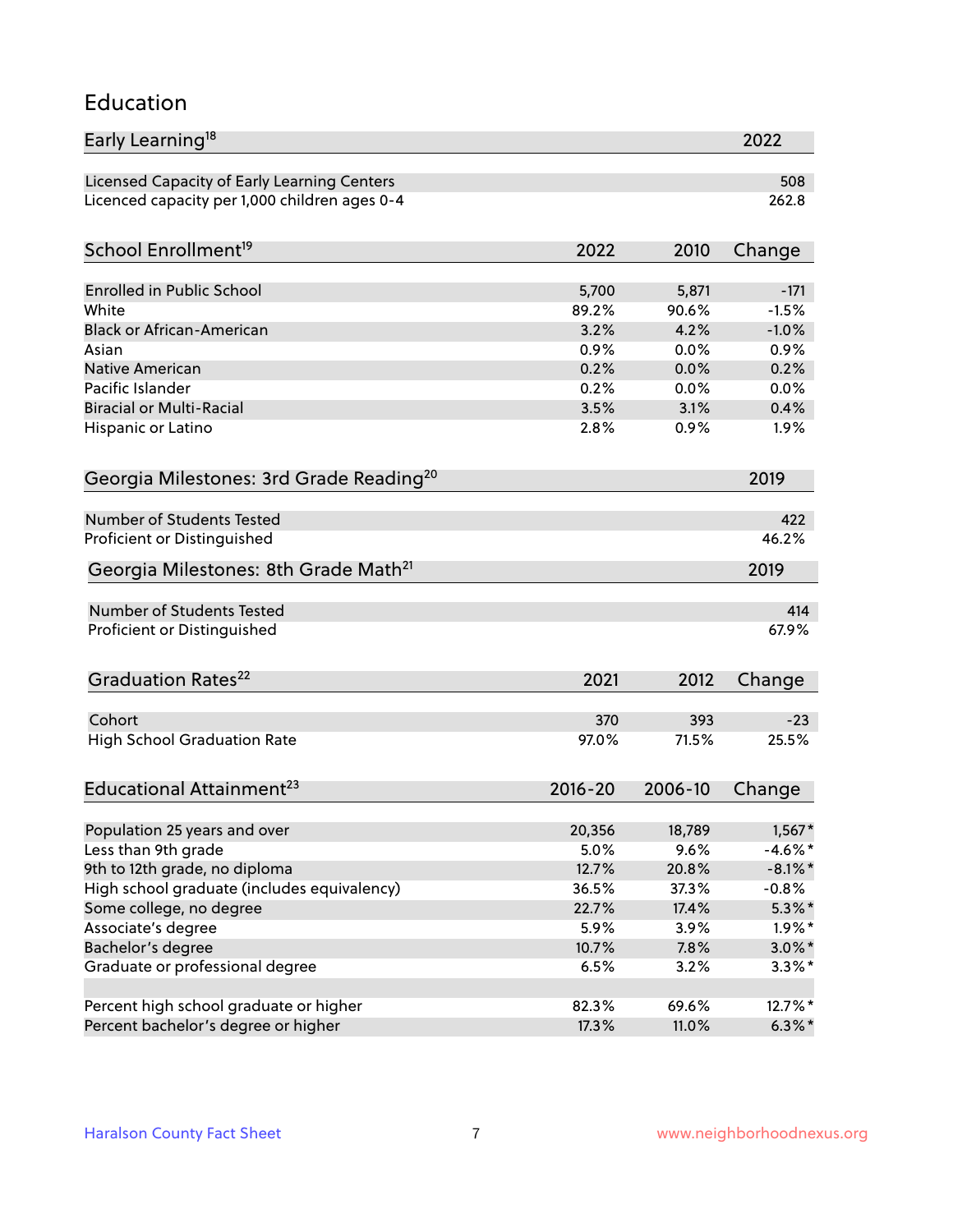## Housing

| Households by Type <sup>24</sup>                     | 2016-20     | 2006-10 | Change     |
|------------------------------------------------------|-------------|---------|------------|
|                                                      |             |         |            |
| <b>Total households</b>                              | 11,454      | 10,579  | 875*       |
| Family households (families)                         | 72.6%       | 72.7%   | $-0.1%$    |
| With own children under 18 years                     | 29.3%       | 29.6%   | $-0.2%$    |
| Married-couple family                                | 55.2%       | 52.4%   | 2.8%       |
| With own children of the householder under 18 years  | 21.3%       | 19.6%   | 1.7%       |
| Male householder, no wife present, family            | 6.6%        | 5.7%    | 0.9%       |
| With own children of the householder under 18 years  | 2.8%        | 2.6%    | 0.2%       |
| Female householder, no husband present, family       | 10.8%       | 14.6%   | $-3.8\%$ * |
| With own children of the householder under 18 years  | 5.3%        | 7.4%    | $-2.2%$    |
| Nonfamily households                                 | 27.4%       | 27.3%   | 0.1%       |
| Householder living alone                             | 23.2%       | 24.7%   | $-1.5%$    |
| 65 years and over                                    | 9.7%        | 10.5%   | $-0.8%$    |
|                                                      |             |         |            |
| Households with one or more people under 18 years    | 35.1%       | 35.3%   | $-0.2%$    |
| Households with one or more people 65 years and over | 30.5%       | 26.6%   | $3.9\%$ *  |
|                                                      |             |         |            |
| Average household size                               | 2.56        | 2.63    | $-0.08$    |
| Average family size                                  | 3.01        | 3.12    | $-0.11$    |
|                                                      |             |         |            |
| Housing Occupancy <sup>25</sup>                      | 2016-20     | 2006-10 | Change     |
|                                                      |             |         |            |
| Total housing units                                  | 12,513      | 12,199  | 314        |
| Occupied housing units                               | 91.5%       | 86.7%   | 4.8%*      |
| Vacant housing units                                 | 8.5%        | 13.3%   | $-4.8\%$ * |
|                                                      |             |         |            |
| Homeowner vacancy rate                               | 2.5         | 2.8     | $-0.2$     |
| Rental vacancy rate                                  | 1.5         | 13.3    | $-11.8*$   |
|                                                      |             |         |            |
|                                                      |             |         |            |
| Units in Structure <sup>26</sup>                     | $2016 - 20$ | 2006-10 | Change     |
|                                                      |             |         |            |
| Total housing units                                  | 12,513      | 12,199  | 314        |
| 1-unit, detached                                     | 74.1%       | 67.9%   | $6.2%$ *   |
| 1-unit, attached                                     | 1.6%        | 1.6%    | 0.0%       |
| 2 units                                              | 2.3%        | 3.1%    | $-0.8%$    |
| 3 or 4 units                                         | 1.7%        | 3.0%    | $-1.3%$    |
| 5 to 9 units                                         | 1.1%        | 1.2%    | $-0.1%$    |
| 10 to 19 units                                       | 0.9%        | 0.6%    | 0.4%       |
| 20 or more units                                     | 1.6%        | 0.3%    | $1.3\%$ *  |
| Mobile home                                          | 16.5%       | 22.2%   | $-5.7\%$ * |
| Boat, RV, van, etc.                                  | 0.0%        | 0.0%    | $0.0\%$    |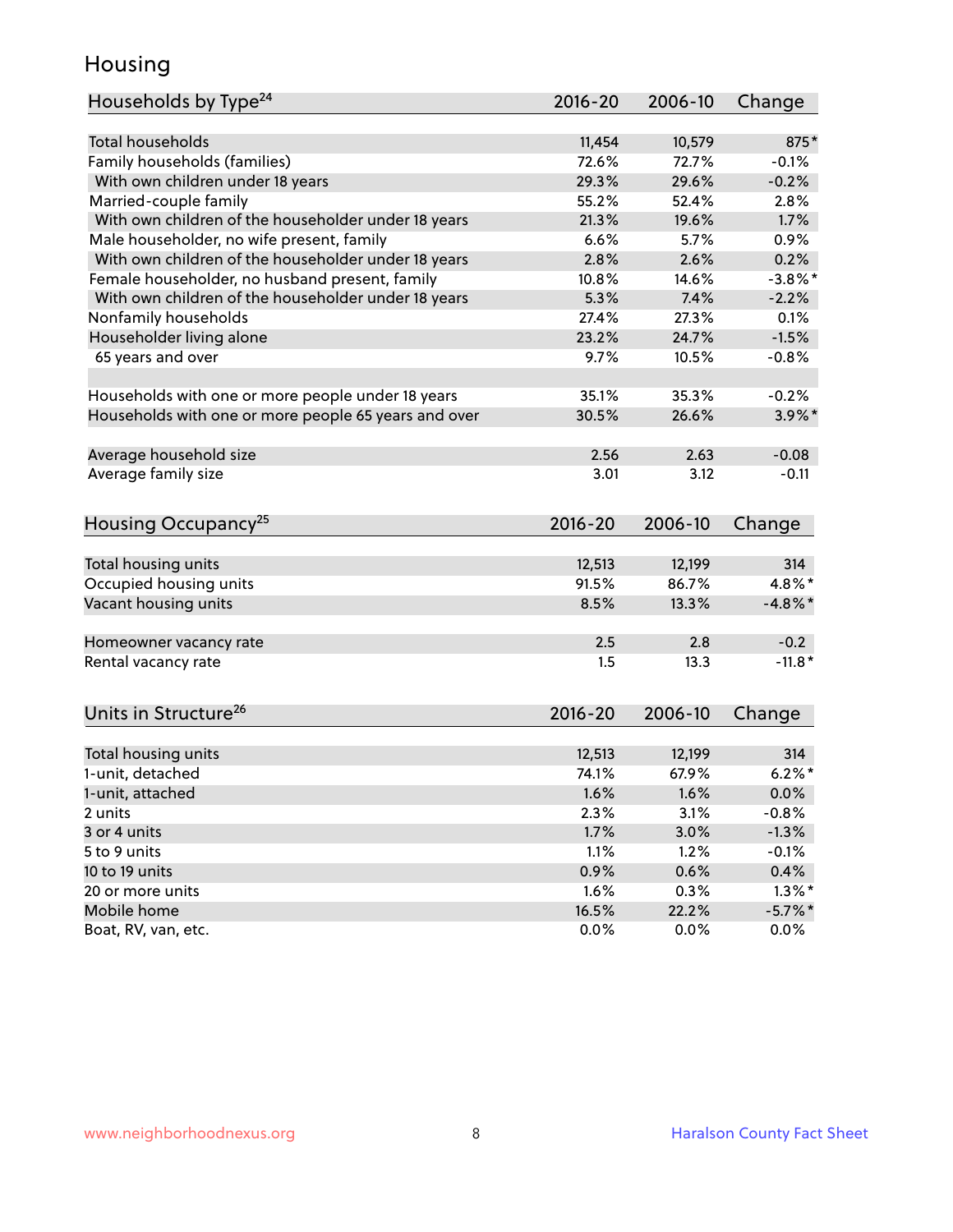## Housing, Continued...

| Year Structure Built <sup>27</sup>             | 2016-20         | 2006-10         | Change             |
|------------------------------------------------|-----------------|-----------------|--------------------|
| Total housing units                            | 12,513          | 12,199          | 314                |
| Built 2014 or later                            | 0.4%            | (X)             | (X)                |
| Built 2010 to 2013                             | 1.9%            | (X)             | (X)                |
| Built 2000 to 2009                             | 20.7%           | 8.8%            | 11.9%*             |
| Built 1990 to 1999                             | 23.3%           | 17.9%           | $5.3\%$ *          |
| Built 1980 to 1989                             | 15.0%           | 19.0%           | $-4.1%$            |
| Built 1970 to 1979                             | 14.2%           | 16.7%           | $-2.5%$            |
| Built 1960 to 1969                             | 7.6%            | 11.4%           | $-3.7%$ *          |
| Built 1950 to 1959                             | 6.4%            | 10.7%           | $-4.3\%$ *         |
| Built 1940 to 1949                             | 4.5%            | 8.1%            | $-3.6\%$ *         |
| Built 1939 or earlier                          | 6.0%            | 7.4%            | $-1.4%$            |
| Housing Tenure <sup>28</sup>                   | 2016-20         | 2006-10         | Change             |
|                                                |                 |                 |                    |
| Occupied housing units                         | 11,454<br>68.7% | 10,579<br>73.5% | 875*<br>$-4.8\%$ * |
| Owner-occupied<br>Renter-occupied              | 31.3%           | 26.5%           | 4.8%               |
|                                                |                 |                 |                    |
| Average household size of owner-occupied unit  | 2.65            | 2.62            | 0.04               |
| Average household size of renter-occupied unit | 2.35            | 2.68            | $-0.33*$           |
| Residence 1 Year Ago <sup>29</sup>             | 2016-20         | 2006-10         | Change             |
| Population 1 year and over                     | 29,434          | 28,339          | 1,095*             |
| Same house                                     | 89.0%           | 83.5%           | $5.5\%$ *          |
| Different house in the U.S.                    | 10.7%           | 16.5%           | $-5.8\%$ *         |
| Same county                                    | 5.2%            | 7.7%            | $-2.5%$            |
| Different county                               | 5.5%            | 8.8%            | $-3.3%$            |
| Same state                                     | 3.5%            | 7.4%            | $-3.9\%$ *         |
| Different state                                | 2.0%            | 1.4%            | 0.6%               |
| Abroad                                         | 0.3%            | 0.0%            | 0.3%               |
|                                                |                 |                 |                    |
| Value of Housing Unit <sup>30</sup>            | 2016-20         | 2006-10         | Change             |
| Owner-occupied units                           | 7,874           | 7,779           | 95                 |
| Less than \$50,000                             | 9.4%            | 15.3%           | $-5.9\%$ *         |
| \$50,000 to \$99,999                           | 27.1%           | 28.8%           | $-1.7%$            |
| \$100,000 to \$149,999                         | 15.3%           | 23.4%           | $-8.1\%$ *         |
| \$150,000 to \$199,999                         | 18.5%           | 16.0%           | 2.5%               |
| \$200,000 to \$299,999                         | 15.7%           | 9.6%            | $6.1\%$ *          |
| \$300,000 to \$499,999                         | 7.5%            | 4.6%            | $2.9\%*$           |
| \$500,000 to \$999,999                         | 6.5%            | 1.0%            | $5.5\%$ *          |
| \$1,000,000 or more                            | 0.1%            | 1.3%            | $-1.2%$ *          |
| Median (dollars)                               | 144,200         | 109,000         | 35,200*            |
| Mortgage Status <sup>31</sup>                  | 2016-20         | 2006-10         | Change             |
|                                                |                 |                 |                    |
| Owner-occupied units                           | 7,874           | 7,779           | 95                 |
| Housing units with a mortgage                  | 51.9%           | 56.7%           | $-4.8%$            |
| Housing units without a mortgage               | 48.1%           | 43.3%           | 4.8%*              |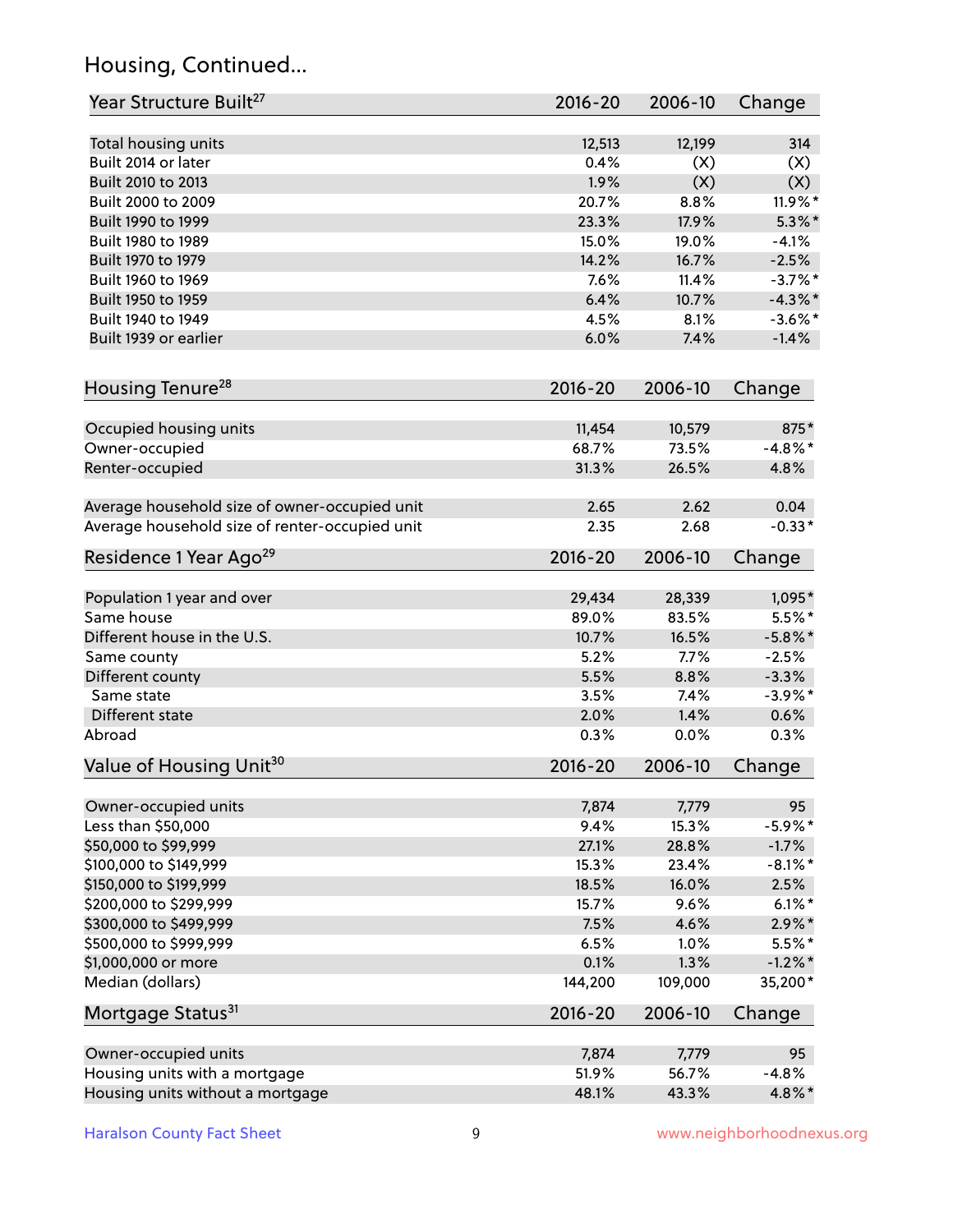## Housing, Continued...

| Selected Monthly Owner Costs <sup>32</sup>                                            | $2016 - 20$ | 2006-10 | Change      |
|---------------------------------------------------------------------------------------|-------------|---------|-------------|
| Housing units with a mortgage                                                         | 4,087       | 4,411   | $-324$      |
| Less than \$300                                                                       | 0.0%        | 0.0%    | 0.0%        |
| \$300 to \$499                                                                        | 1.2%        | 2.3%    | $-1.1%$     |
| \$500 to \$999                                                                        | 31.2%       | 44.8%   | $-13.6\%$ * |
| \$1,000 to \$1,499                                                                    | 33.4%       | 32.3%   | 1.1%        |
| \$1,500 to \$1,999                                                                    | 19.8%       | 11.7%   | $8.1\%$ *   |
| \$2,000 to \$2,999                                                                    | 13.0%       | 7.4%    | $5.6\%$ *   |
| \$3,000 or more                                                                       | 1.2%        | 1.5%    | $-0.3%$     |
| Median (dollars)                                                                      | 1,240       | 1,036   | $204*$      |
|                                                                                       |             |         |             |
| Housing units without a mortgage                                                      | 3,787       | 3,368   | 419         |
| Less than \$150                                                                       | 2.9%        | 3.9%    | $-1.0%$     |
| \$150 to \$249                                                                        | 8.7%        | 23.3%   | $-14.7\%$ * |
| \$250 to \$349                                                                        | 21.9%       | 21.4%   | 0.5%        |
| \$350 to \$499                                                                        | 31.8%       | 33.8%   | $-1.9%$     |
| \$500 to \$699                                                                        | 18.0%       | 11.1%   | $6.9\%*$    |
| \$700 or more                                                                         | 16.7%       | 6.5%    | 10.2%*      |
| Median (dollars)                                                                      | 430         | 355     | $75*$       |
| Selected Monthly Owner Costs as a Percentage of<br>Household Income <sup>33</sup>     | $2016 - 20$ | 2006-10 | Change      |
| Housing units with a mortgage (excluding units where<br>SMOCAPI cannot be computed)   | 4,087       | 4,362   | $-275$      |
| Less than 20.0 percent                                                                | 64.4%       | 37.3%   | 27.1%*      |
| 20.0 to 24.9 percent                                                                  | 9.7%        | 19.1%   | $-9.4\%$ *  |
| 25.0 to 29.9 percent                                                                  | 4.5%        | 10.8%   | $-6.3\%$ *  |
| 30.0 to 34.9 percent                                                                  | 4.4%        | 10.8%   | $-6.4\%$ *  |
| 35.0 percent or more                                                                  | 17.0%       | 22.1%   | $-5.0%$     |
| Not computed                                                                          | $\pmb{0}$   | 49      | $-49$       |
| Housing unit without a mortgage (excluding units where<br>SMOCAPI cannot be computed) | 3,741       | 3,278   | 463         |
| Less than 10.0 percent                                                                | 43.9%       | 35.3%   | $8.6\%$ *   |
| 10.0 to 14.9 percent                                                                  | 19.1%       | 15.4%   | 3.7%        |
| 15.0 to 19.9 percent                                                                  | 12.2%       | 11.9%   | 0.3%        |
| 20.0 to 24.9 percent                                                                  | 6.0%        | 8.1%    | $-2.1%$     |
| 25.0 to 29.9 percent                                                                  | 2.4%        | 6.3%    | $-3.8\%$ *  |
| 30.0 to 34.9 percent                                                                  | 4.3%        | 6.3%    | $-2.0%$     |
| 35.0 percent or more                                                                  | 12.1%       | 16.6%   | $-4.6%$     |
| Not computed                                                                          | 46          | 90      | $-44$       |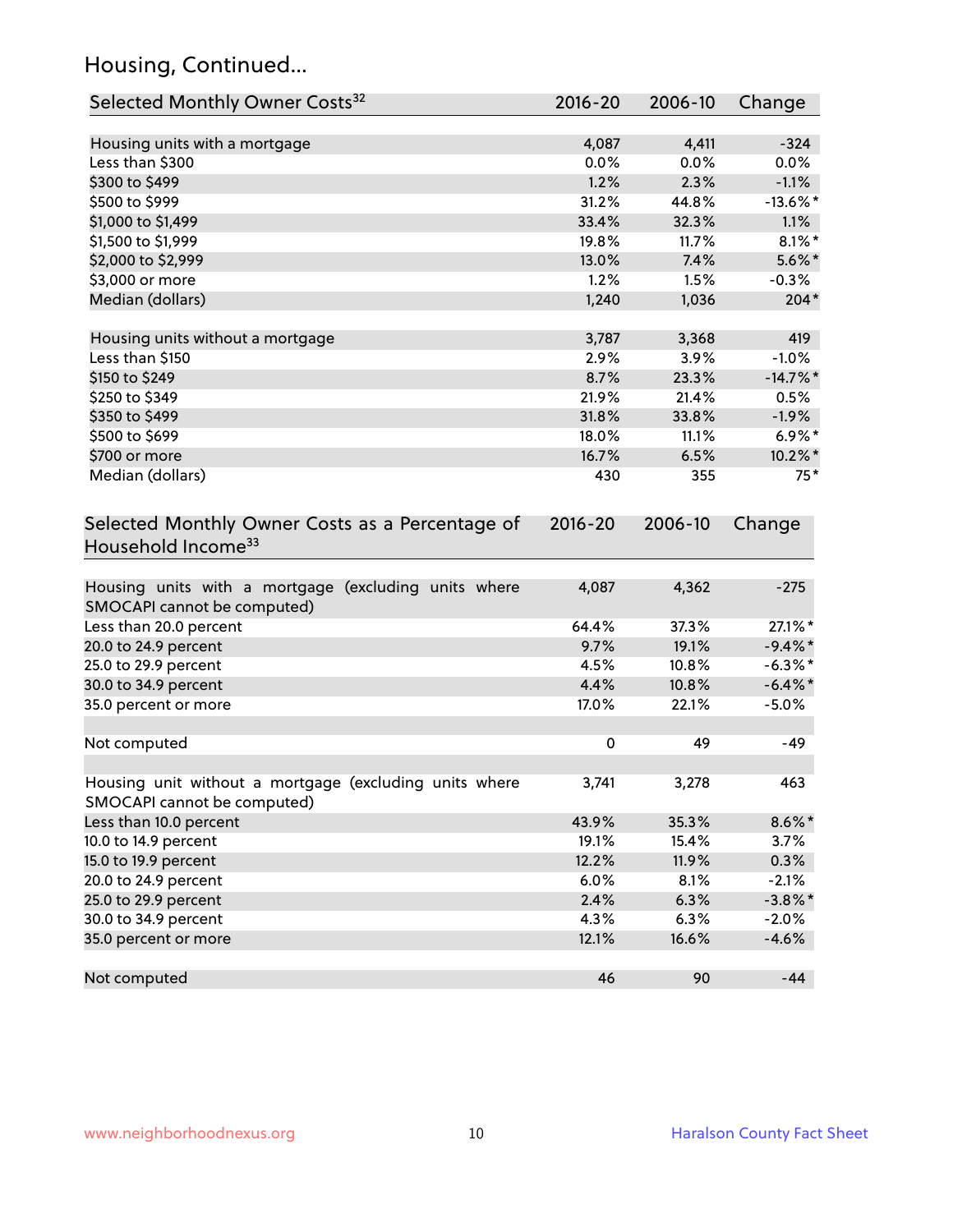### Housing, Continued...

| Gross Rent <sup>34</sup>                                                       | 2016-20     | 2006-10 | Change       |
|--------------------------------------------------------------------------------|-------------|---------|--------------|
|                                                                                |             |         |              |
| Occupied units paying rent                                                     | 3,192       | 2,413   | $779*$       |
| Less than \$200                                                                | $0.0\%$     | 5.3%    | $-5.3\%$     |
| \$200 to \$499                                                                 | 15.3%       | 23.7%   | $-8.5%$      |
| \$500 to \$749                                                                 | 42.8%       | 33.3%   | 9.5%         |
| \$750 to \$999                                                                 | 19.8%       | 24.5%   | $-4.7%$      |
| \$1,000 to \$1,499                                                             | 19.0%       | 12.5%   | 6.5%         |
| \$1,500 to \$1,999                                                             | 3.1%        | 0.6%    | $2.5\%$ *    |
| \$2,000 or more                                                                | $0.0\%$     | $0.0\%$ | $0.0\%$      |
| Median (dollars)                                                               | 706         | 672     | 34           |
| No rent paid                                                                   | 388         | 387     | $\mathbf{1}$ |
| Gross Rent as a Percentage of Household Income <sup>35</sup>                   | $2016 - 20$ | 2006-10 | Change       |
|                                                                                |             |         |              |
| Occupied units paying rent (excluding units where GRAPI<br>cannot be computed) | 3,152       | 2,409   | 743*         |
| Less than 15.0 percent                                                         | 19.2%       | 14.3%   | 4.8%         |
| 15.0 to 19.9 percent                                                           | 15.1%       | 15.6%   | $-0.6%$      |
| 20.0 to 24.9 percent                                                           | 9.4%        | 10.4%   | $-1.0\%$     |

25.0 to 29.9 percent 11.3% 12.0% -0.7% 30.0 to 34.9 percent 14.6% 11.8% 2.8%

Not computed and the set of the set of the set of the set of the set of the set of the set of the set of the set of the set of the set of the set of the set of the set of the set of the set of the set of the set of the set

35.0 percent or more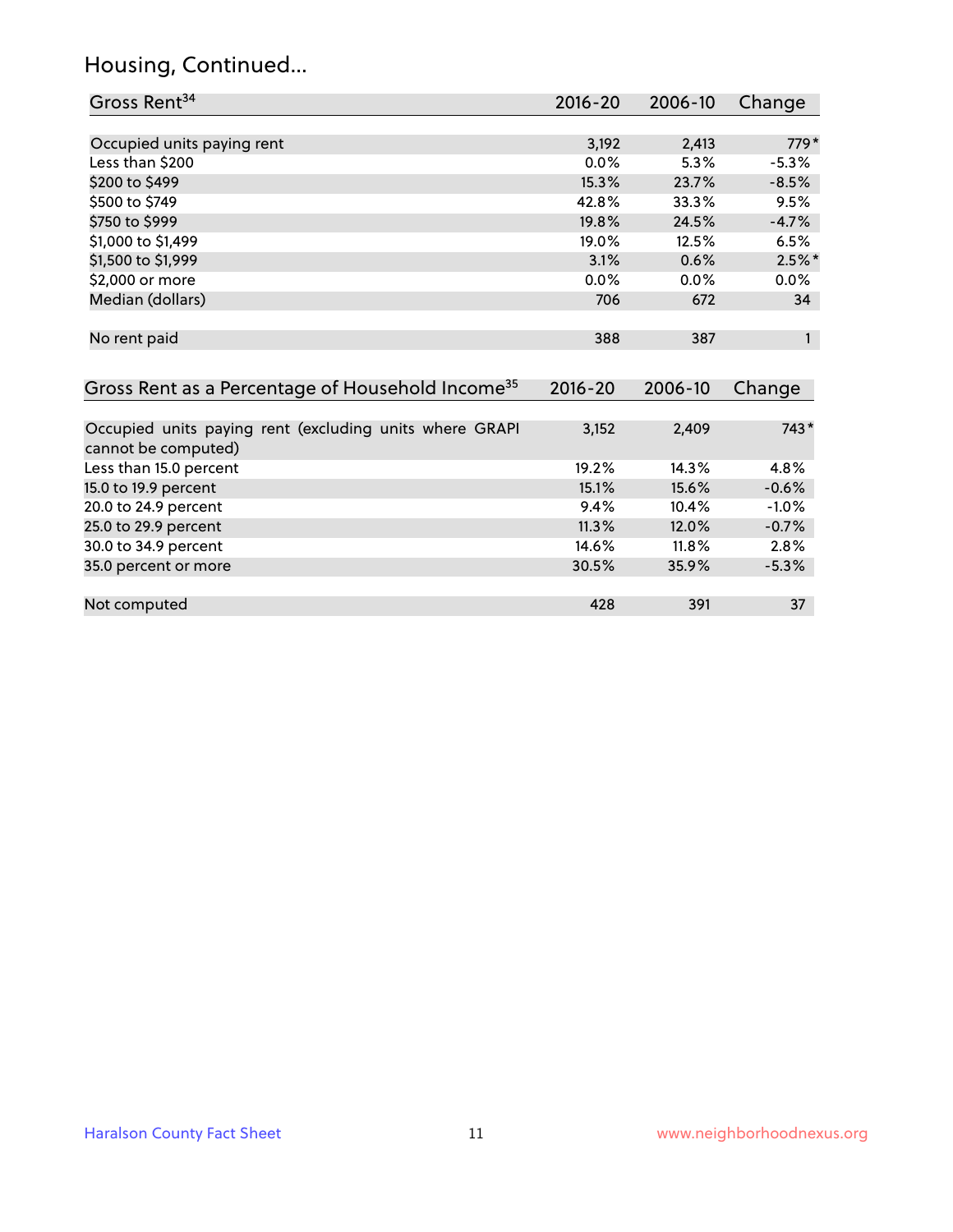## Community Involvement

| Voter Registration and Turnout <sup>36</sup> | 2020   |
|----------------------------------------------|--------|
|                                              |        |
| Active registered voters                     | 20,407 |
| Number voted in Presidential election        | 14.125 |
| Percent voted in Presidential election       | 69.2%  |

## Transportation

| Commuting to Work <sup>37</sup>           | 2016-20     | 2006-10 | Change     |
|-------------------------------------------|-------------|---------|------------|
|                                           |             |         |            |
| Workers 16 years and over                 | 13,467      | 10,861  | $2,606*$   |
| Car, truck, or van - drove alone          | 79.4%       | 76.5%   | 2.9%       |
| Car, truck, or van - carpooled            | 14.7%       | 16.8%   | $-2.1%$    |
| Public transportation (excluding taxicab) | $0.0\%$     | 0.2%    | $-0.2%$    |
| Walked                                    | 0.1%        | 0.8%    | $-0.7%$    |
| Other means                               | $1.6\%$     | $1.3\%$ | 0.3%       |
| Worked at home                            | 4.2%        | 4.4%    | $-0.2%$    |
| Mean travel time to work (minutes)        | 29.4        | 27.6    | 1.8        |
|                                           |             |         |            |
| Vehicles Available <sup>38</sup>          | $2016 - 20$ | 2006-10 | Change     |
|                                           |             |         |            |
| Occupied housing units                    | 11,454      | 10,579  | 875*       |
| No vehicles available                     | 4.3%        | $5.0\%$ | $-0.7%$    |
| 1 vehicle available                       | 26.4%       | 32.8%   | $-6.4\%$ * |
| 2 vehicles available                      | 40.8%       | 35.8%   | 5.1%       |
| 3 or more vehicles available              | 28.5%       | 26.4%   | 2.1%       |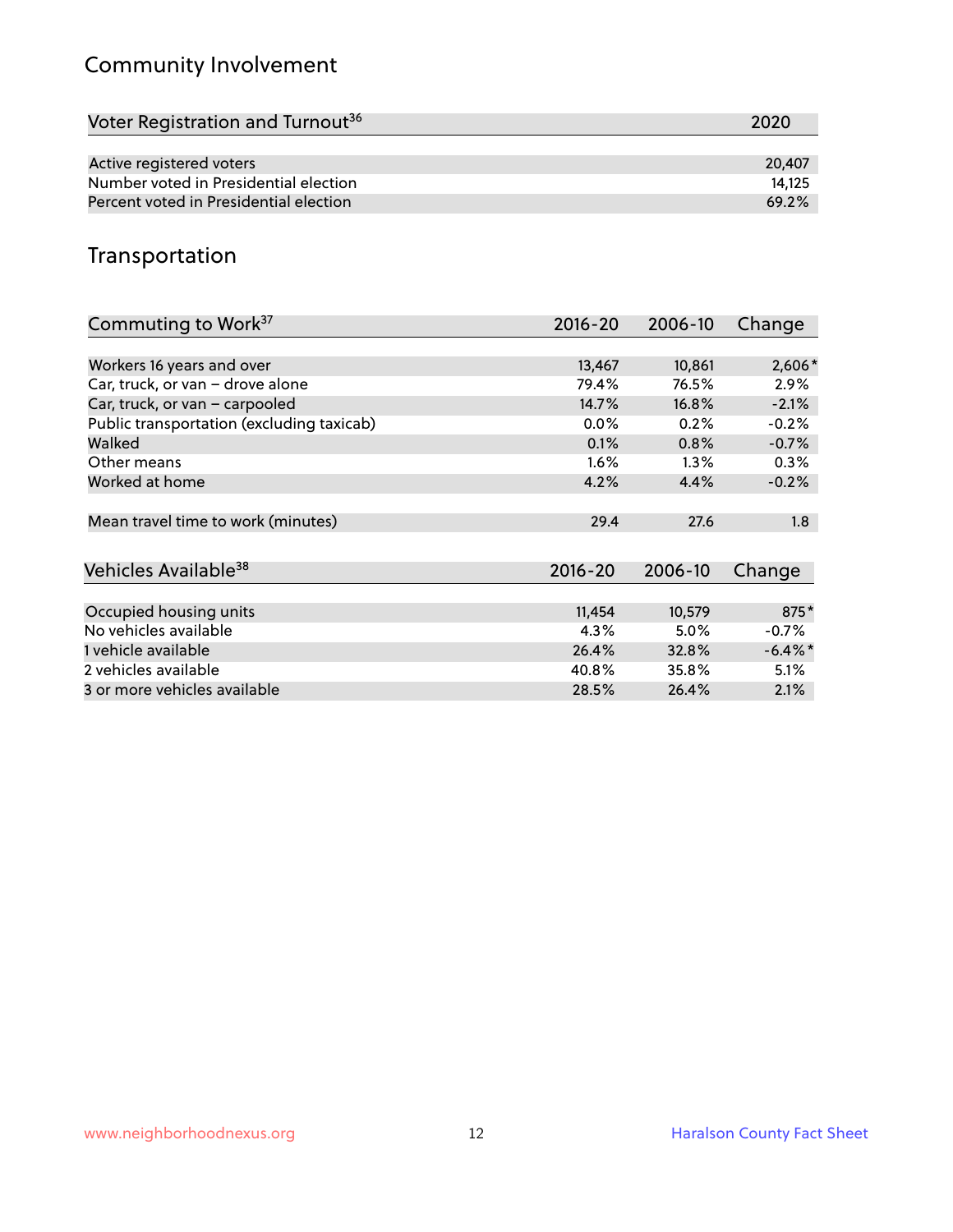#### Health

| Health Insurance coverage <sup>39</sup> | 2016-20 |
|-----------------------------------------|---------|
|-----------------------------------------|---------|

| Civilian Noninstitutionalized Population                | 29,313 |
|---------------------------------------------------------|--------|
| With health insurance coverage                          | 88.1%  |
| With private health insurance coverage                  | 65.7%  |
| With public health coverage                             | 34.7%  |
| No health insurance coverage                            | 11.9%  |
| Civilian Noninstitutionalized Population Under 19 years | 7,371  |
| No health insurance coverage                            | 7.0%   |
| Civilian Noninstitutionalized Population 19 to 64 years | 17,265 |
| In labor force:                                         | 13,203 |
| Employed:                                               | 12,673 |
| With health insurance coverage                          | 85.5%  |
| With private health insurance coverage                  | 24.7%  |
| With public coverage                                    | 7.2%   |
| No health insurance coverage                            | 14.5%  |
| Unemployed:                                             | 530    |
| With health insurance coverage                          | 42.3%  |
| With private health insurance coverage                  | 24.7%  |
| With public coverage                                    | 20.2%  |
| No health insurance coverage                            | 57.7%  |
| Not in labor force:                                     | 4,062  |
| With health insurance coverage                          | 79.4%  |
| With private health insurance coverage                  | 46.0%  |
| With public coverage                                    | 42.1%  |
| No health insurance coverage                            | 20.6%  |

# **Health Factors Most Recent** And The Control of the Control of The Control of The Control of The Control of The Control of The Control of The Control of The Control of The Control of The Control of The Control of The Contr

| Premature Death (YPLL before age 75 per 100,000 population, age-adjusted) <sup>40</sup> | 11,509.3 |
|-----------------------------------------------------------------------------------------|----------|
| Average number of Physically Unhealthy Days <sup>41</sup>                               | 4.9      |
| Average number of Mentally Unhealthy Days <sup>42</sup>                                 | 5.8      |
| Low Birthweight Births <sup>43</sup>                                                    | 8.4%     |
| Diabetes Prevalence <sup>44</sup>                                                       | 10.8%    |
| HIV Prevalence (per 100,000 population) <sup>45</sup>                                   | 133.5    |
| Rate, Deduplicated ER Visits for Asthma, Ages 0-17 <sup>46</sup>                        | 658.6    |